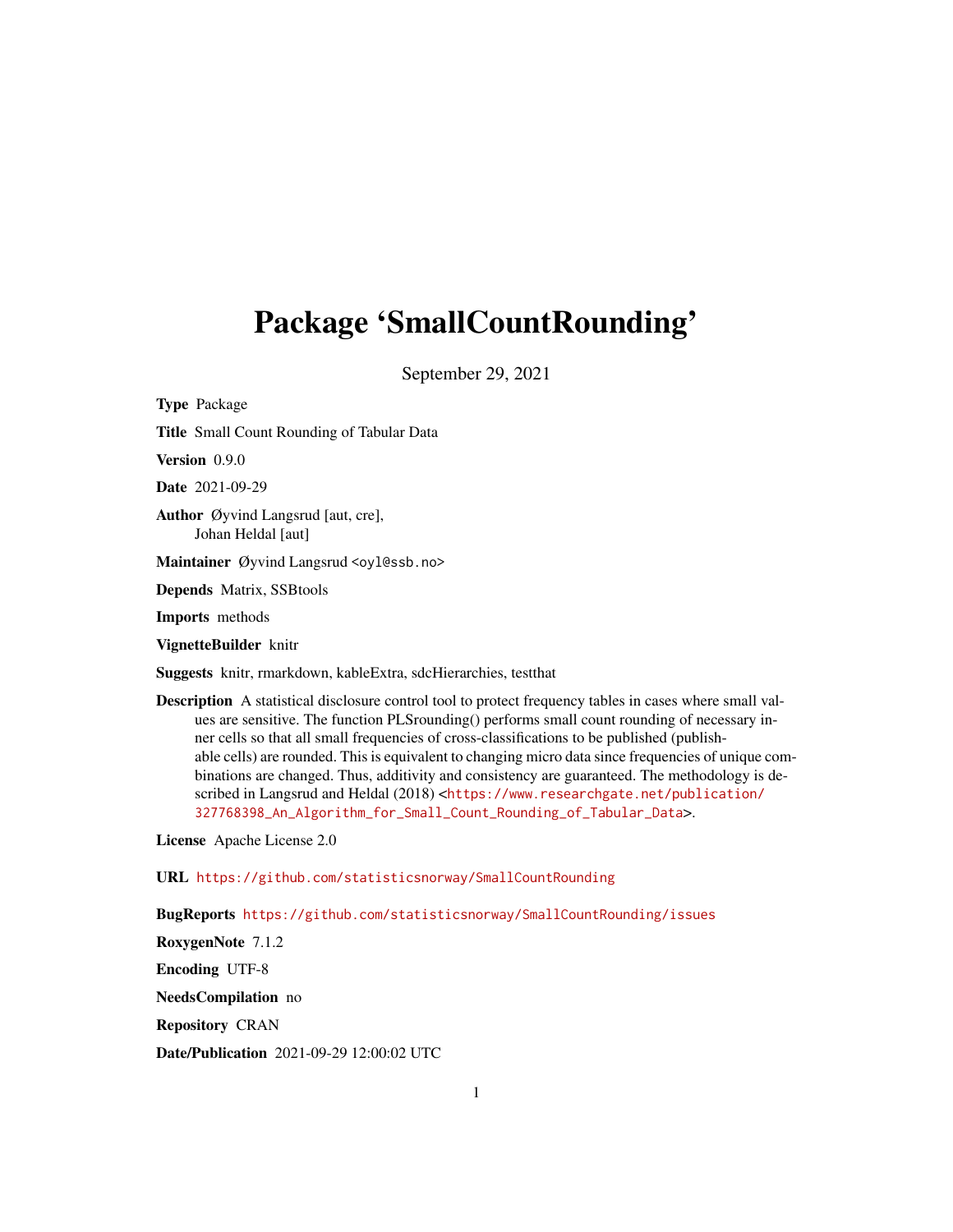# <span id="page-1-0"></span>R topics documented:

| Index | 15 |
|-------|----|

SmallCountRounding-package

*Small Count Rounding of Tabular Data*

# Description

A statistical disclosure control tool to protect frequency tables in cases where small values are sensitive. The main function, [PLSrounding](#page-3-1), performs small count rounding of necessary inner cells (Heldal, 2017) so that all small frequencies of cross-classifications to be published (publishable cells) are rounded. This is equivalent to changing micro data since frequencies of unique combinations are changed. Thus, additivity and consistency are guaranteed. This is performed by an algorithm inspired by partial least squares regression (Langsrud and Heldal, 2018).

# References

Heldal, J. (2017): "The European Census Hub 2011 Hypercubes - Norwegian SDC Experiences". In: *Work Session on Statistical Data Confidentiality*, Skopje, The former Yugoslav Republic of Macedonia, September 20-22 , 2017.

Langsrud, Ø. and Heldal, J. (2018): "An Algorithm for Small Count Rounding of Tabular Data". Presented at: *Privacy in statistical databases*, Valencia, Spain. September 26-28, 2018. [https://](https://www.researchgate.net/publication/327768398_An_Algorithm_for_Small_Count_Rounding_of_Tabular_Data) [www.researchgate.net/publication/327768398\\_An\\_Algorithm\\_for\\_Small\\_Count\\_Rounding](https://www.researchgate.net/publication/327768398_An_Algorithm_for_Small_Count_Rounding_of_Tabular_Data)\_ [of\\_Tabular\\_Data](https://www.researchgate.net/publication/327768398_An_Algorithm_for_Small_Count_Rounding_of_Tabular_Data)

HD *Hellinger Distance (Utility)*

# <span id="page-1-1"></span>Description

Hellinger distance (HD) and a related utility measure (HDutility) described in the reference below. The utility measure is made to be bounded between 0 and 1.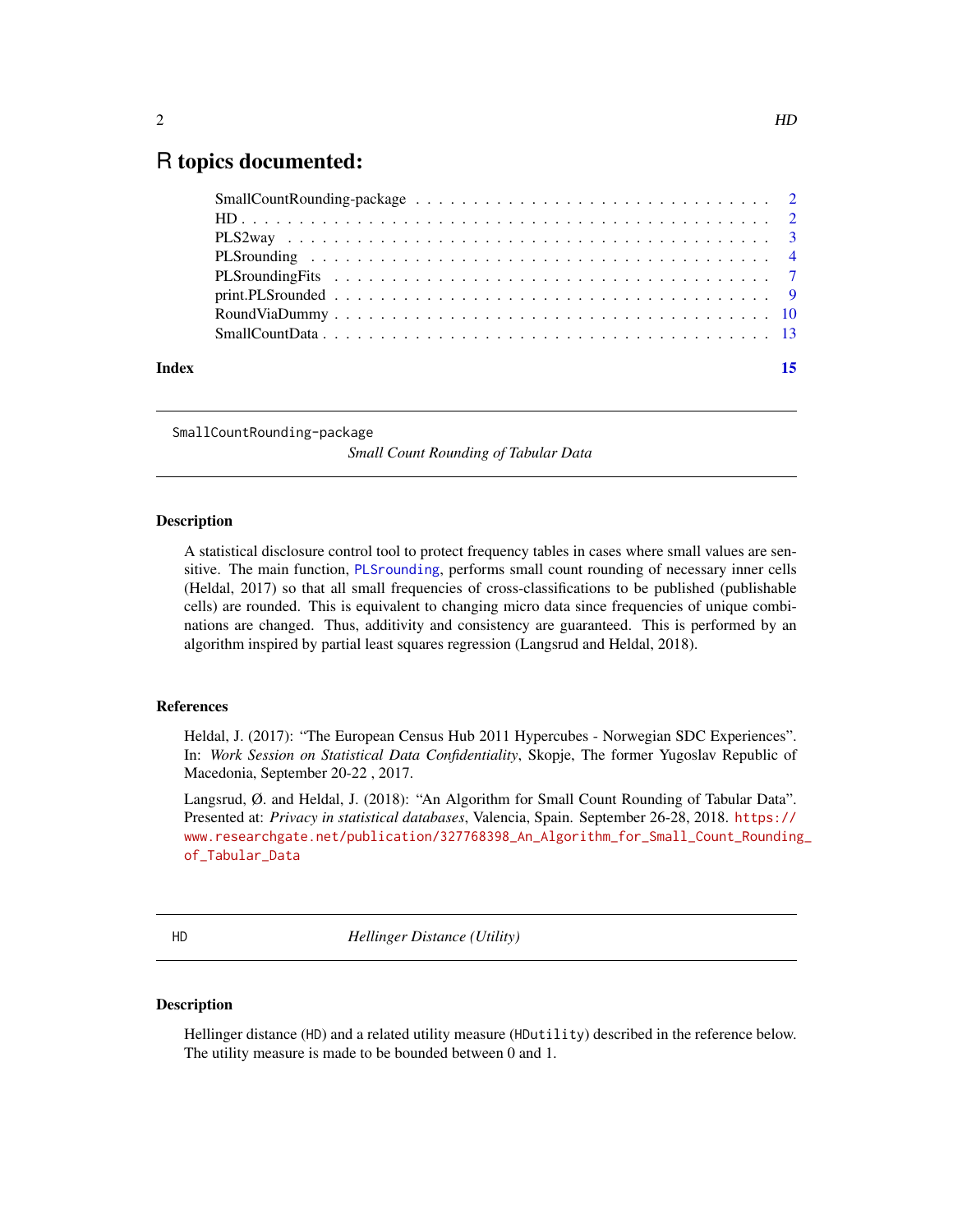#### <span id="page-2-0"></span>PLS2way 3

### Usage

HD(f, g)

HDutility(f, g)

### Arguments

| $\mathsf{f}$ | Vector of original counts  |
|--------------|----------------------------|
| g            | Vector of perturbed counts |

# Details

HD is defined as "sqrt(sum((sqrt(f) -sqrt(g))^2)/2)" and HDutility is defined as "1 -HD(f,g)/sqrt(sum(f))".

# Value

Hellinger distance or related utility measure

# References

Shlomo, N., Antal, L., & Elliot, M. (2015). Measuring Disclosure Risk and Data Utility for Flexible Table Generators, Journal of Official Statistics, 31(2), 305-324. doi: [10.1515/jos20150019](https://doi.org/10.1515/jos-2015-0019)

# Examples

```
f \le -1:6g \leftarrow c(\emptyset, 3, 3, 3, 6, 6)print(c(
  HD = HD(f, g),
  HDutility = HDutility(f, g),
  maxdiff = max(abs(g - f)),meanAbsDiff = mean(abs(g - f)),
  rootMeanSquare = sqrt(mean((g - f)^2))
))
```
<span id="page-2-1"></span>PLS2way *Two-way table from PLSrounding output*

#### Description

Output from [PLSrounding](#page-3-1) is presented as two-way table(s) in cases where this is possible. A requirement is that the number of main dimensional variables is two.

#### Usage

```
PLS2way(obj, variable = c("rounded", "original", "difference", "code"))
```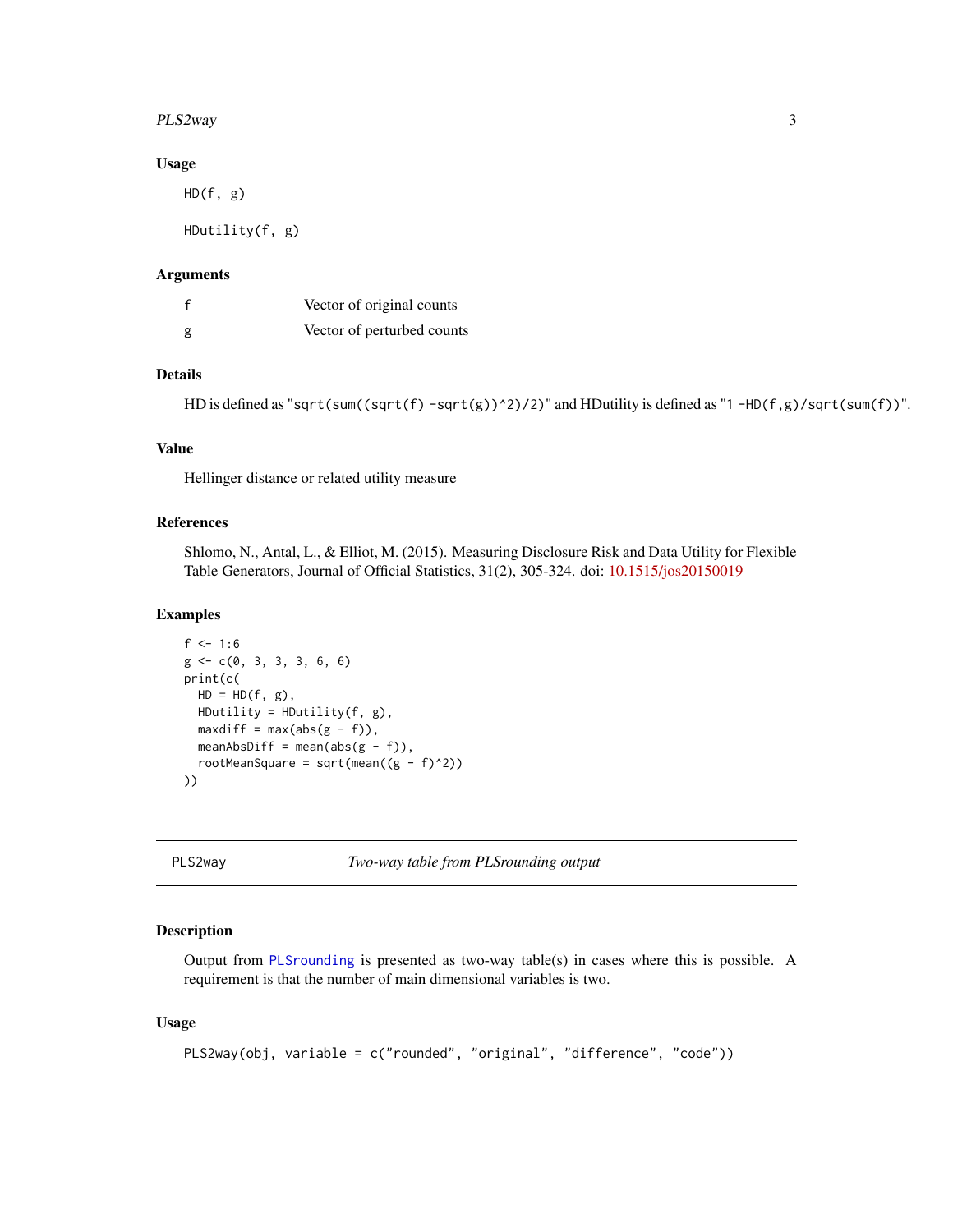#### <span id="page-3-0"></span>**Arguments**

| obi      | Output object from PLS rounding                                 |
|----------|-----------------------------------------------------------------|
| variable | One of "rounded" (default), "original", "difference" or "code". |

# Details

When parameter "variable" is "code", output is coded as "#" (publish), "." (inner) and "&" (both).

# Value

A data frame

# Examples

```
# Making tables from PLSrounding examples
z <- SmallCountData("e6")
a \leq PLSrounding(z, "freq", formula = \simeu * year + geo)
PLS2way(a, "original")
PLS2way(a, "difference")
PLS2way(a, "code")
PLS2way(PLSrounding(z, "freq", formula = \simeu * year + geo * year), "code")
eHrc2 <- list(geo = c("EU", "@Portugal", "@Spain", "Iceland"), year = c("2018", "2019"))
PLS2way(PLSrounding(z, "freq", hierarchies = eHrc2))
```
<span id="page-3-1"></span>

PLSrounding *PLS inspired rounding*

# Description

Small count rounding of necessary inner cells are performed so that all small frequencies of crossclassifications to be published (publishable cells) are rounded. The publishable cells can be defined from a model formula, hierarchies or automatically from data.

# Usage

```
PLSrounding(
  data,
  freqVar = NULL,roundBase = 3,
  hierarchies = NULL,
  formula = NULL,dimVar = NULL,
 maxRound = roundBase - 1,
 printInc = nrow(data) > 1000,
  output = NULL,preAggregate = is.null(freqVar),
```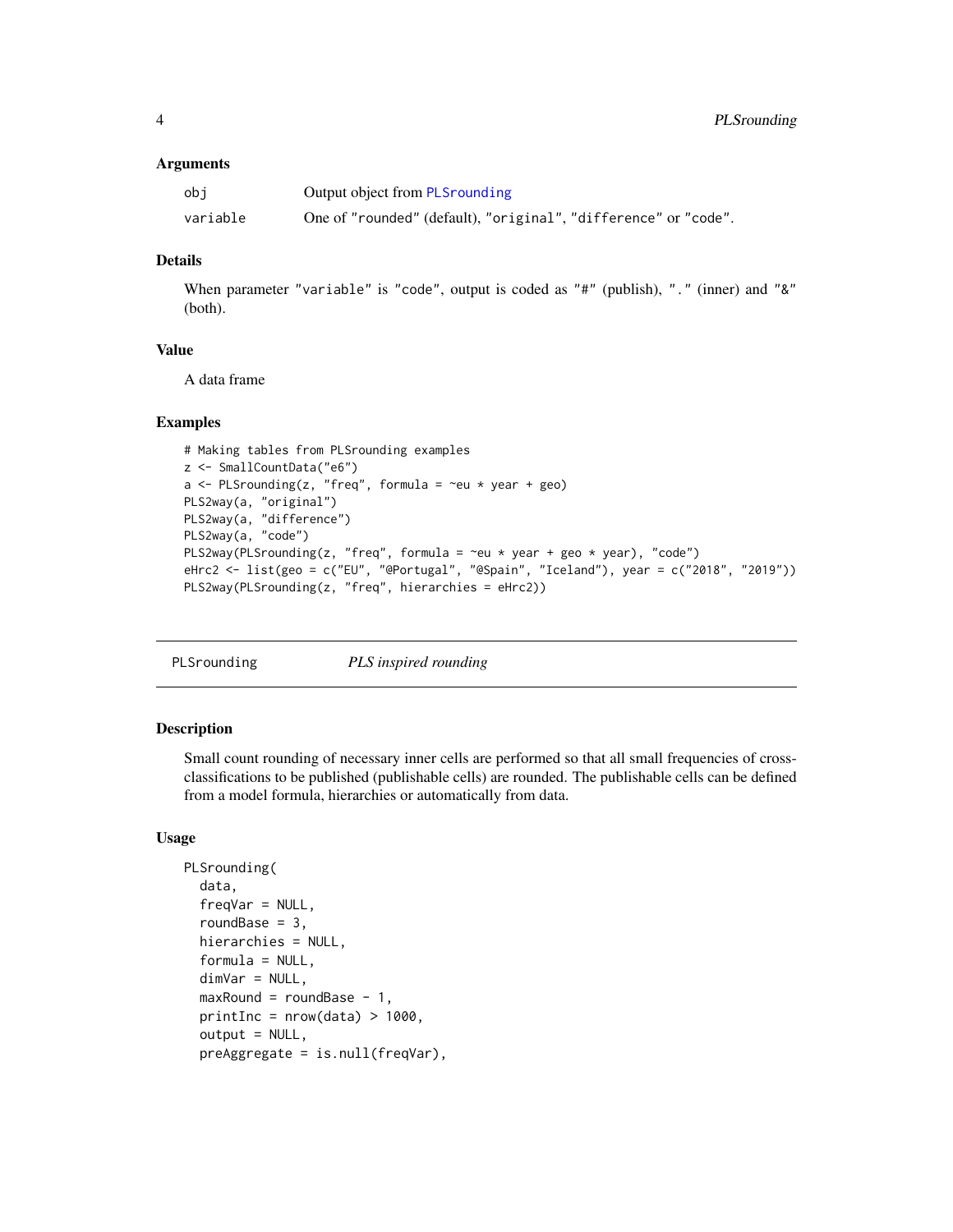# <span id="page-4-0"></span>PLSrounding 5

...  $\mathcal{L}$ 

```
PLSroundingInner(..., output = "inner")
```

```
PLSroundingPublish(..., output = "publish")
```
# Arguments

| data         | Input data as a data frame (inner cells)                                                                                                             |
|--------------|------------------------------------------------------------------------------------------------------------------------------------------------------|
| freqVar      | Variable holding counts (inner cells frequencies). When NULL (default), micro-<br>data is assumed.                                                   |
| roundBase    | Rounding base                                                                                                                                        |
| hierarchies  | List of hierarchies                                                                                                                                  |
| formula      | Model formula defining publishable cells                                                                                                             |
| dimVar       | The main dimensional variables and additional aggregating variables. This pa-<br>rameter can be useful when hierarchies and formula are unspecified. |
| maxRound     | Inner cells contributing to original publishable cells equal to or less than max Round<br>will be rounded                                            |
| printInc     | Printing iteration information to console when TRUE                                                                                                  |
| output       | Possible non-NULL values are "input", "inner" and "publish". Then a sin-<br>gle data frame is returned.                                              |
| preAggregate | When TRUE, the data will be aggregated beforehand within the function by the<br>dimensional variables.                                               |
| $\cdots$     | Further parameters sent to RoundViaDummy                                                                                                             |
|              |                                                                                                                                                      |

# Details

This function is a user-friendly wrapper for RoundViaDummy with data frame output and with computed summary of the results. See [RoundViaDummy](#page-9-1) for more details.

# Value

Output is a four-element list with class attribute "PLSrounded" (to ensure informative printing).

| inner     | Data frame corresponding to input data with the main dimensional variables and<br>with cell frequencies (original, rounded, difference).                                                                |
|-----------|---------------------------------------------------------------------------------------------------------------------------------------------------------------------------------------------------------|
| publish   | Data frame of publishable data with the main dimensional variables and with<br>cell frequencies (original, rounded, difference).                                                                        |
| metrics   | A named character vector of various statistics calculated from the two output<br>data frames ("inner_" used to distinguish). See examples below and the func-<br>tion HDutility.                        |
| freqTable | Matrix of frequencies of cell frequencies and absolute differences. For exam-<br>ple, row "rounded" and column "inn. 4+" is the number of rounded inner cell<br>frequencies greater than or equal to 4. |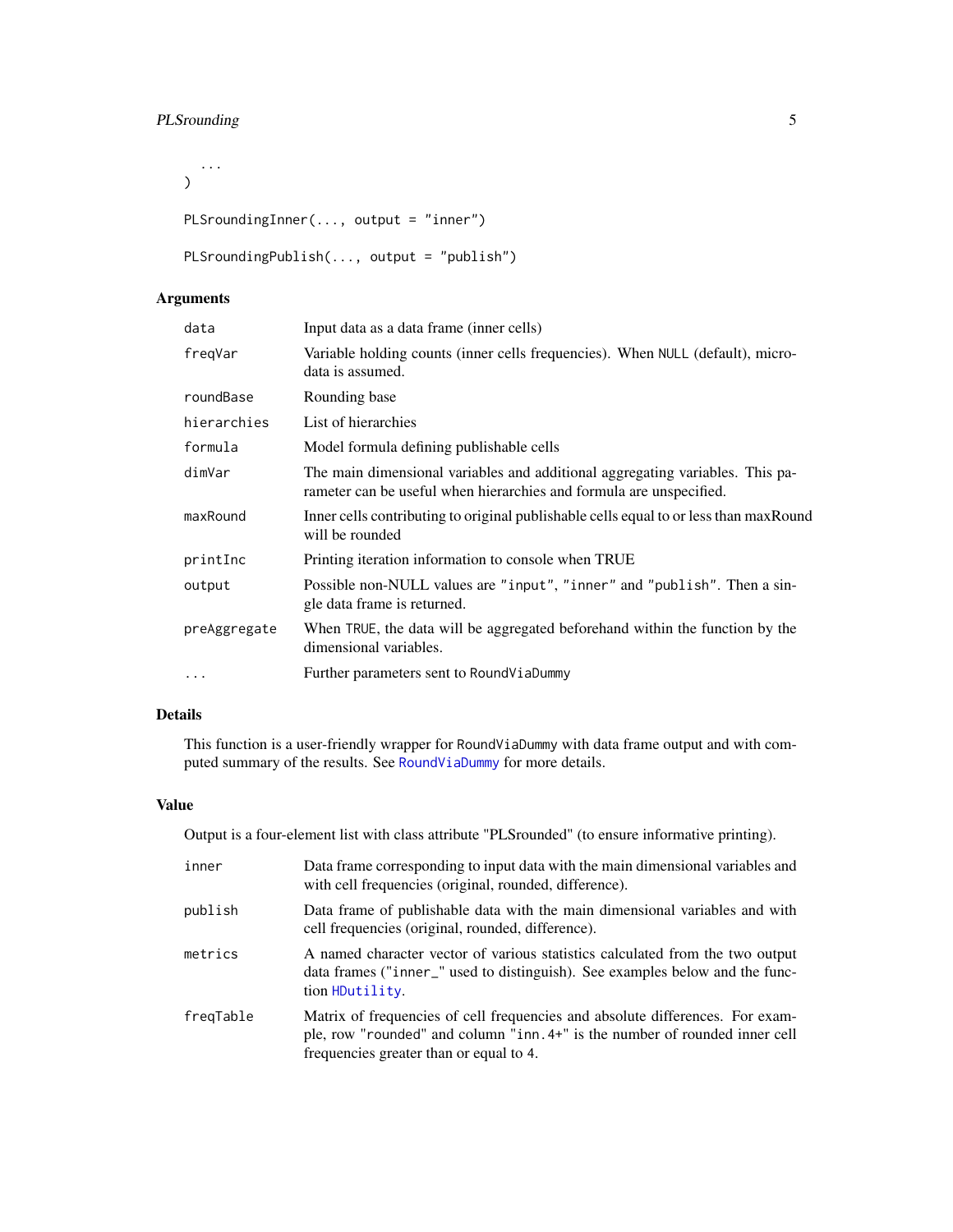# <span id="page-5-0"></span>References

Langsrud, Ø. and Heldal, J. (2018): "An Algorithm for Small Count Rounding of Tabular Data". Presented at: *Privacy in statistical databases*, Valencia, Spain. September 26-28, 2018. [https://](https://www.researchgate.net/publication/327768398_An_Algorithm_for_Small_Count_Rounding_of_Tabular_Data) [www.researchgate.net/publication/327768398\\_An\\_Algorithm\\_for\\_Small\\_Count\\_Rounding](https://www.researchgate.net/publication/327768398_An_Algorithm_for_Small_Count_Rounding_of_Tabular_Data)\_ [of\\_Tabular\\_Data](https://www.researchgate.net/publication/327768398_An_Algorithm_for_Small_Count_Rounding_of_Tabular_Data)

# See Also

[RoundViaDummy](#page-9-1), [PLS2way](#page-2-1), [ModelMatrix](#page-0-0)

#### Examples

```
# Small example data set
z <- SmallCountData("e6")
print(z)
# Publishable cells by formula interface
a \leq PLSrounding(z, "freq", roundBase = 5, formula = \leqgeo + eu + year)
print(a)
print(a$inner)
print(a$publish)
print(a$metrics)
print(a$freqTable)
# Recalculation of maxdiff, HDutility, meanAbsDiff and rootMeanSquare
max(abs(a$publish[, "difference"]))
HDutility(a$publish[, "original"], a$publish[, "rounded"])
mean(abs(a$publish[, "difference"]))
sqrt(mean((a$publish[, "difference"])^2))
# Six lines below produce equivalent results
# Ordering of rows can be different
PLSrounding(z, "freq") # All variables except "freq" as dimVar
PLSrounding(z, "freq", dimVar = c("geo", "eu", "year"))
PLSrounding(z, "freq", formula = \simeu * year + geo * year)
PLSrounding(z[, -2], "freq", hierarchies = SmallCountData("eHrc"))
PLSrounding(z[, -2], "freq", hierarchies = SmallCountData("eDimList"))
PLSrounding(z[, -2], "freq", hierarchies = SmallCountData("eDimList"), formula = ~geo * year)
# Define publishable cells differently by making use of formula interface
PLSrounding(z, "freq", formula = \text{reu} \times \text{year} + \text{geo})
# Define publishable cells differently by making use of hierarchy interface
eHrc2 <- list(geo = c("EU", "@Portugal", "@Spain", "Iceland"), year = c("2018", "2019"))
PLSrounding(z, "freq", hierarchies = eHrc2)
# Also possible to combine hierarchies and formula
PLSrounding(z, "freq", hierarchies = SmallCountData("eDimList"), formula = ~geo + year)
# Single data frame output
PLSroundingInner(z, "freq", roundBase = 5, formula = \gammageo + eu + year)
PLSroundingPublish(z, roundBase = 5, formula = \simgeo + eu + year)
```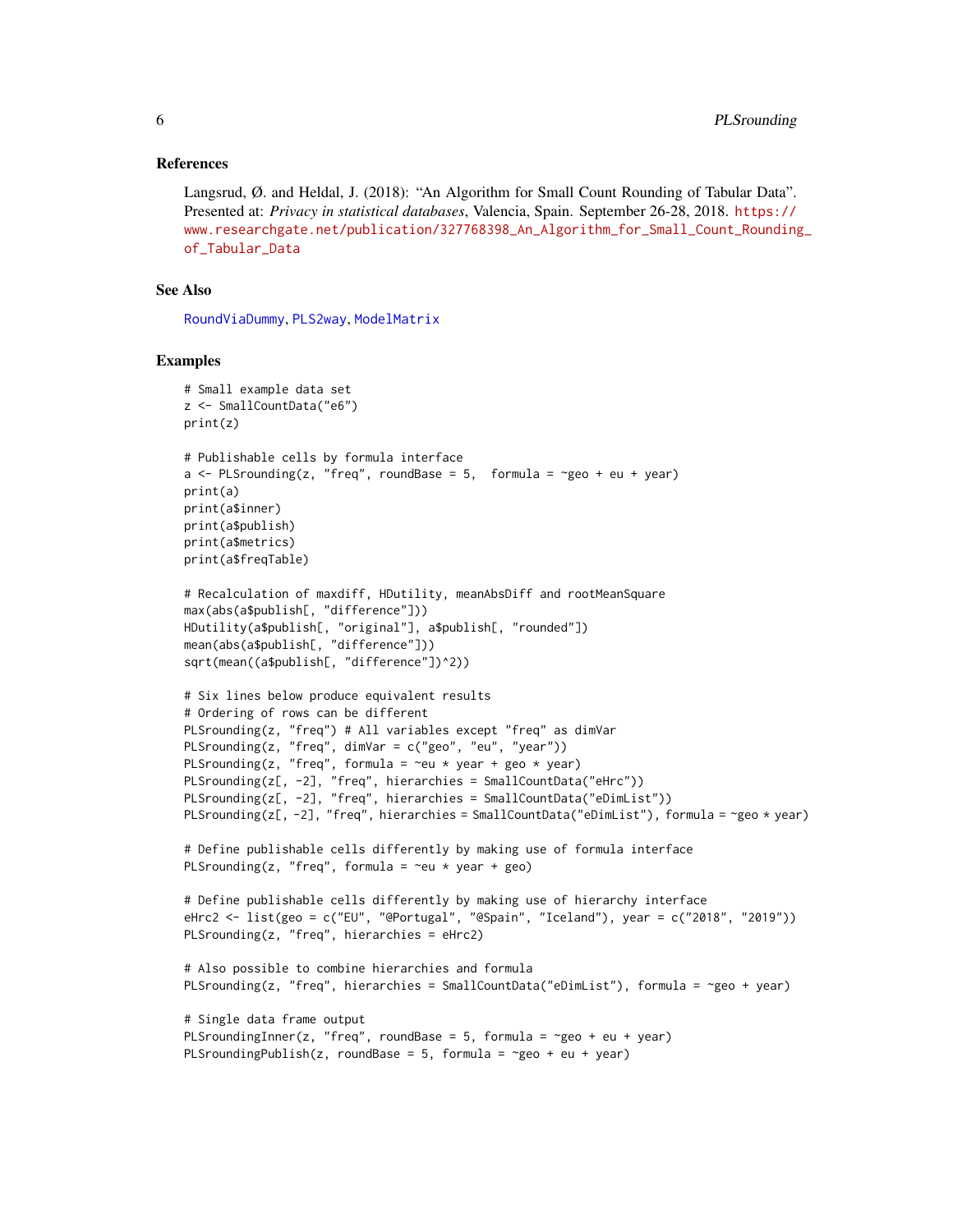```
# Microdata input
PLSroundingInner(rbind(z, z), roundBase = 5, formula = \simgeo + eu + year)
# Parameter avoidHierarchical (see RoundViaDummy and ModelMatrix)
PLSroundingPublish(z, roundBase = 5, formula = \gammageo + eu + year, avoidHierarchical = TRUE)
# Package sdcHierarchies can be used to create hierarchies.
# The small example code below works if this package is available.
if (require(sdcHierarchies)) {
  z2 <- cbind(geo = c("11", "21", "22"), z[, 3:4], stringsAsFactors = FALSE)
  h2 \leftarrow list(geo = hier_compute(inp = unique(z2$geo), dim_spec = c(1, 1), root = "Tot", as = "df"),
   year = hier_convert(hier_create(root = "Total", nodes = c("2018", "2019")), as = "df"))
  PLSrounding(z2, "freq", hierarchies = h2)
}
# Use PLS2way to produce tables as in Langsrud and Heldal (2018) and to demonstrate
# parameters maxRound, zeroCandidates and identifyNew (see RoundViaDummy).
# Parameter rndSeed used to ensure same output as in reference.
exPSD <- SmallCountData("exPSD")
a \leftarrow PLSrounding(exPSD, "freq", 5, formula = \simrows + cols, rndSeed=124)
PLS2way(a, "original") # Table 1
PLS2way(a) # Table 2
a <- PLSrounding(exPSD, "freq", 5, formula = ~rows + cols, identifyNew = FALSE, rndSeed=124)
PLS2way(a) # Table 3
a \leq PLSrounding(exPSD, "freq", 5, formula = \gammaows + cols, maxRound = 7)
PLS2way(a) # Values in col1 rounded
a <- PLSrounding(exPSD, "freq", 5, formula = ~rows + cols, zeroCandidates = TRUE)
PLS2way(a) # (row3, col4): original is 0 and rounded is 5
```
PLSroundingFits *Small count rounding with post-processing to expected frequencies*

#### Description

The counts rounded by [PLSrounding](#page-3-1) Thereafter, based on the publishable rounded data, expected inner cell frequencies are generated by iterative proportional fitting using [Mipf](#page-0-0). To ensure that empty cells missing in input data are included in the fitting process, the data is first extended using Extend<sub>0</sub>.

# Usage

```
PLSroundingFits(
  data,
  freqVar = NULL,
  roundBase = 3,
  hierarchies = NULL,
  formula = NULL,
```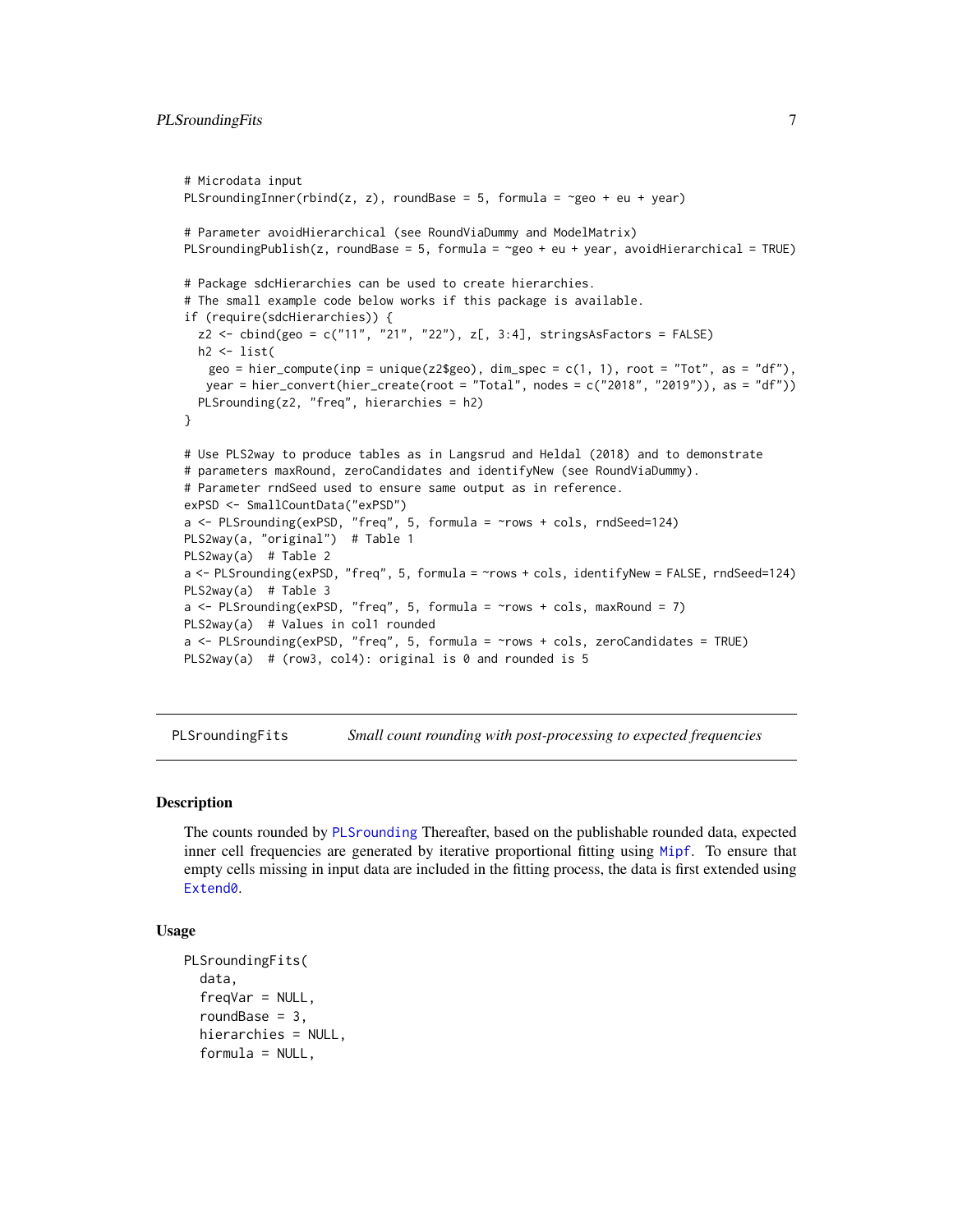```
dimVar = NULL,
preAggregate = is.null(freqVar),
xReturn = FALSE,
extend0 = TRUE,limit = 1e-10,viaQR = FALSE,iter = 1000,
eps = 0.01,tol = 1e-13,reduceBy0 = TRUE,
reduceByColSums = TRUE,
reduceByLeverage = FALSE,
...
```
# Arguments

)

| data             | data frame (inner cells)                                                                                                        |
|------------------|---------------------------------------------------------------------------------------------------------------------------------|
| freqVar          | Variable holding counts                                                                                                         |
| roundBase        | Rounding base                                                                                                                   |
| hierarchies      | List of hierarchies                                                                                                             |
| formula          | Model formula                                                                                                                   |
| dimVar           | Dimensional variables                                                                                                           |
| preAggregate     | Aggregation                                                                                                                     |
| xReturn          | Dummy matrix in output when TRUE. To return crossTable as well, use xReturn<br>$= 2.$                                           |
| extend0          | Data is automatically extended by Extend0 when TRUE. Can also be specified as<br>a list meaning parameter varGroups to Extend0. |
| limit            | LSfitNonNeg parameter                                                                                                           |
| viaOR            | LSfitNonNeg parameter                                                                                                           |
| iter             | Mipf parameter                                                                                                                  |
| eps              | Mipf parameter                                                                                                                  |
| tol              | Mipf parameter                                                                                                                  |
| reduceBy0        | Mipf parameter                                                                                                                  |
| reduceByColSums  |                                                                                                                                 |
|                  | Mipf parameter                                                                                                                  |
| reduceByLeverage |                                                                                                                                 |
|                  | Mipf parameter                                                                                                                  |
| .                | Further parameters to PLSrounding.                                                                                              |

# Details

The seven first parameters is documented in more detail in [PLSrounding](#page-3-1). If iterative proportional fitting succeeds, the maximum difference between rounded counts and ipFit is less than input parameter eps.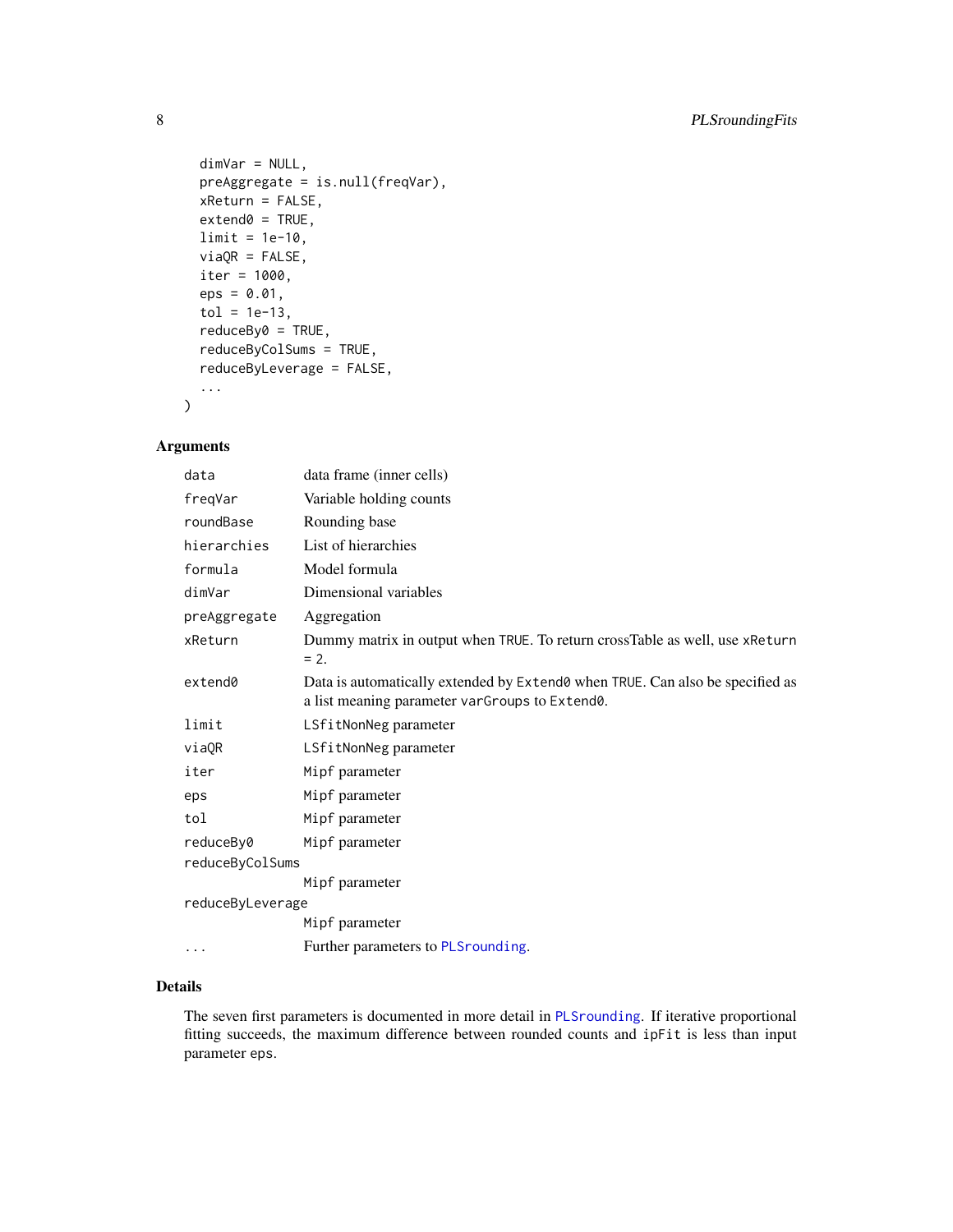# <span id="page-8-0"></span>Value

Output from [PLSrounding](#page-3-1) (class attribute "PLSrounded") with modified versions of inner and publish:

| inner   | Extended with more input data variables and with expected frequencies (ipFit). |
|---------|--------------------------------------------------------------------------------|
| publish | Extended with aggregated expected frequencies (ipFit).                         |

#### Examples

```
z \leq data.frame(geo = c("Iceland", "Portugal", "Spain"),
                eu = c("nonEU", "EU", "EU"),
                year = rep(c("2018","2019"), each = 3),
                freq = c(2,3,7,1,5,6), stringsAsFactors = FALSE)
z4 \leftarrow z[-c(1:2), ]PLSroundingFits(z4, "freq", formula = ~eu * year + geo, extend0 = FALSE)[c("inner", "publish")]
PLSroundingFits(z4, "freq", formula = \simeu * year + geo)[c("inner", "publish")]
my_km2 <- SSBtools::SSBtoolsData("my_km2")
# Default automatic extension (extend0 = TRUE)
PLSroundingFits(my_km2, "freq",
    formula = ~(Sex + Age) * Municipality * Square1000m + Square250m)[c("inner", "publish")]
# Manual specification to avoid Nittedal combined with another_km
PLSroundingFits(my_km2, "freq", formula = ~(Sex + Age) * Municipality * Square1000m + Square250m,
       extend@ = list(c("Sex", "Age"),c("Municipality", "Square1000m", "Square250m")))[c("inner", "publish")]
```
print.PLSrounded *Print method for PLSrounded*

# Description

Print method for PLSrounded

# Usage

```
## S3 method for class 'PLSrounded'
print(x, digits = max(getOption("digits") - 3, 3), ...)
```
# **Arguments**

|                         | PLSrounded object                                                                               |
|-------------------------|-------------------------------------------------------------------------------------------------|
| digits                  | positive integer. Minimum number of significant digits to be used for printing<br>most numbers. |
| $\cdot$ $\cdot$ $\cdot$ | further arguments sent to the underlying                                                        |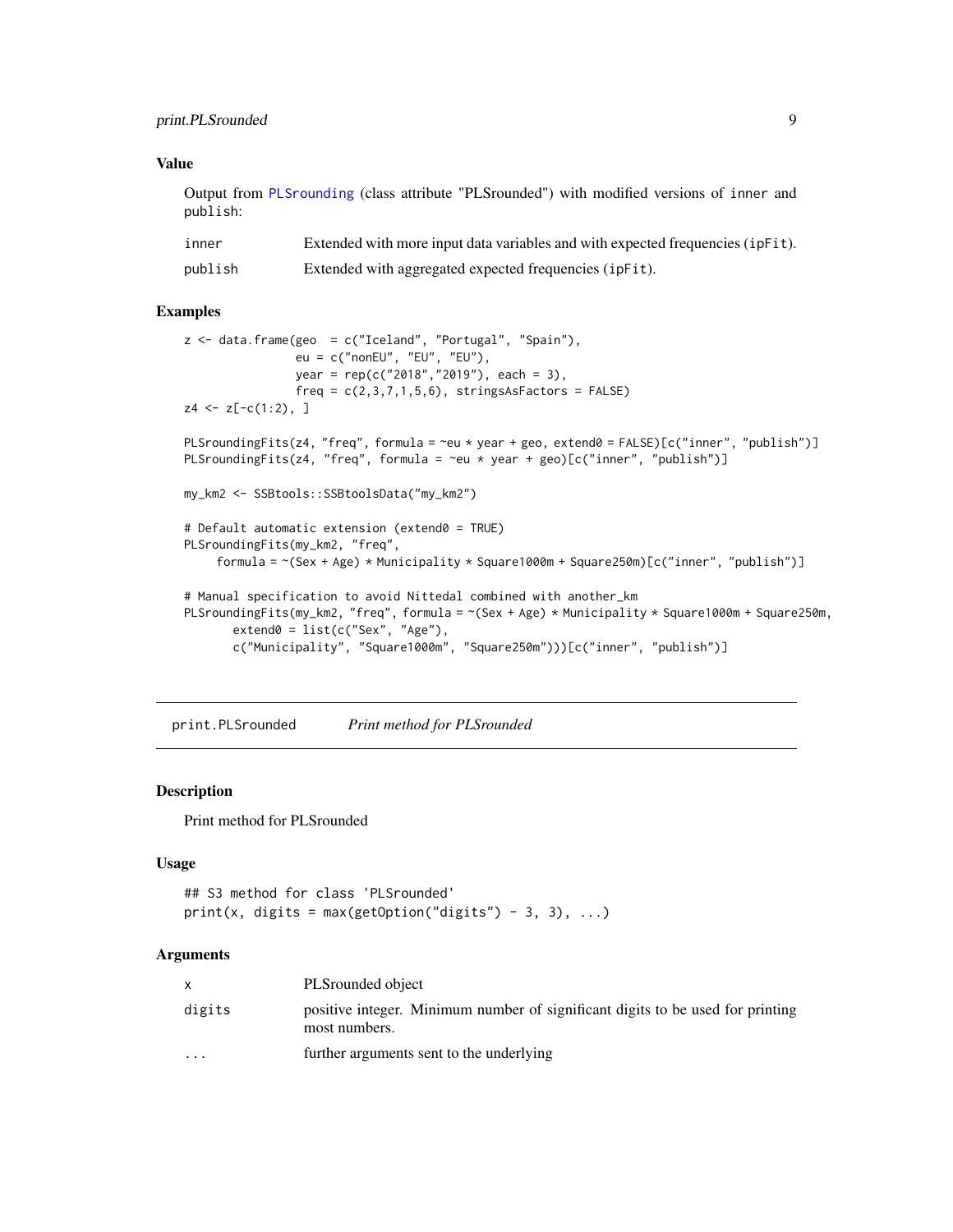# <span id="page-9-0"></span>Value

Invisibly returns the original object.

<span id="page-9-1"></span>RoundViaDummy *Small Count Rounding of Tabular Data*

# Description

Small count rounding via a dummy matrix and by an algorithm inspired by PLS

# Usage

```
RoundViaDummy(
  data,
  freqVar,
  formula = NULL,
  roundBase = 3,
  singleRandom = FALSE,
  crossTable = TRUE,
  total = "Total",
 maxIterRows = 1000,
 maxIter = 1e+07,x = NULL,hierarchies = NULL,
 xReturn = FALSE,
 maxRound = roundBase - 1,
 zeroCandidates = FALSE,
  forceInner = FALSE,
  identifyNew = TRUE,
  step = \theta,
  preRounded = NULL,
  leverageCheck = FALSE,
  easyCheck = TRUE,
 printInc = TRUE,
  rndSeed = 123,dimVar = NULL,
 plsWeights = NULL,
  ...
```

```
\mathcal{E}
```
# Arguments

| data    | Input data as a data frame (inner cells)                                   |  |
|---------|----------------------------------------------------------------------------|--|
| fregVar | Variable holding counts (name or number)                                   |  |
| formula | Model formula defining publishable cells. Will be used to calculate x (via |  |
|         | ModelMatrix). When NULL, $x$ must be supplied.                             |  |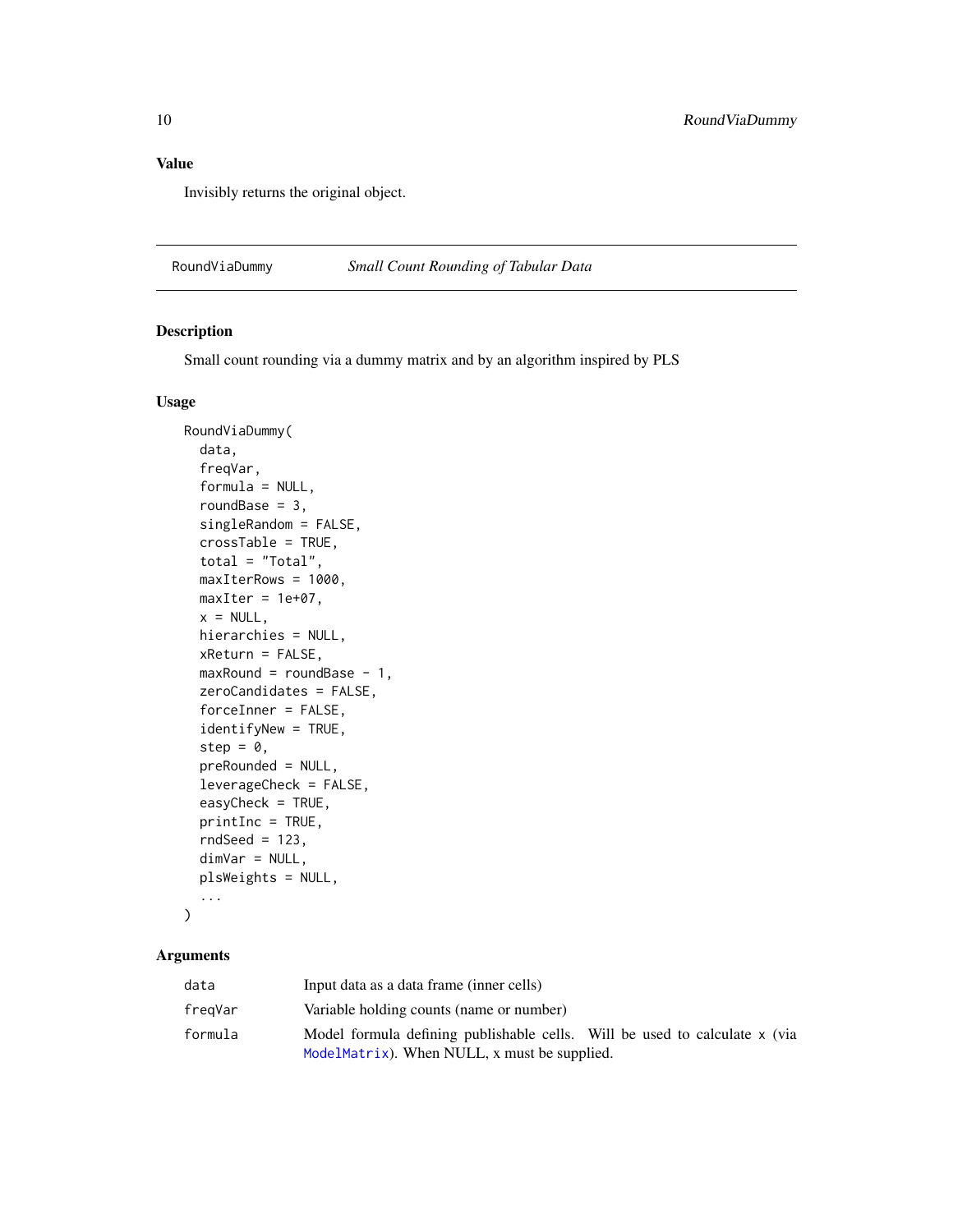# <span id="page-10-0"></span>RoundViaDummy 11

| roundBase      | Rounding base                                                                                                                                                                                                                                                                                                                                                                                                                                                             |
|----------------|---------------------------------------------------------------------------------------------------------------------------------------------------------------------------------------------------------------------------------------------------------------------------------------------------------------------------------------------------------------------------------------------------------------------------------------------------------------------------|
| singleRandom   | Single random draw when TRUE (instead of algorithm)                                                                                                                                                                                                                                                                                                                                                                                                                       |
| crossTable     | When TRUE, cross table in output and caculations via FormulaSums()                                                                                                                                                                                                                                                                                                                                                                                                        |
| total          | String used to name totals                                                                                                                                                                                                                                                                                                                                                                                                                                                |
| maxIterRows    | See details                                                                                                                                                                                                                                                                                                                                                                                                                                                               |
| maxIter        | Maximum number of iterations                                                                                                                                                                                                                                                                                                                                                                                                                                              |
| х              | Dummy matrix defining publishable cells                                                                                                                                                                                                                                                                                                                                                                                                                                   |
| hierarchies    | List of hierarchies, which can be converted by AutoHierarchies. Thus, a<br>single string as hierarchy input is assumed to be a total code. Exceptions are<br>"rowFactor" or "", which correspond to only using the categories in the data.                                                                                                                                                                                                                                |
| xReturn        | Dummy matrix in output when TRUE (as input parameter x)                                                                                                                                                                                                                                                                                                                                                                                                                   |
| maxRound       | Inner cells contributing to original publishable cells equal to or less than maxRound<br>will be rounded.                                                                                                                                                                                                                                                                                                                                                                 |
| zeroCandidates | When TRUE, inner cells in input with zero count (and multiple of round Base<br>when maxRound is in use) contributing to publishable cells will be included as<br>candidates to obtain roundBase value. With vector input, the rule is specified<br>individually for each cell.                                                                                                                                                                                            |
| forceInner     | When TRUE, all inner cells will be rounded. Use vector input to force individual<br>cells to be rounded. Can be combined with parameter zeroCandidates to allow<br>zeros and roundBase multiples to be rounded up.                                                                                                                                                                                                                                                        |
| identifyNew    | When TRUE, new cells may be identified after initial rounding to ensure that no<br>nonzero rounded publishable cells are less than roundBase.                                                                                                                                                                                                                                                                                                                             |
| step           | When step>1, the original forward part of the algorithm is replaced by a kind<br>of stepwise. After step steps forward, backward steps may be performed. The<br>step parameter is also used for backward-forward iteration at the end of the<br>algorithm; step backward steps may be performed.                                                                                                                                                                          |
| preRounded     | A vector or a variable in data that contains a mixture of missing values and<br>predetermined values of rounded inner cells.                                                                                                                                                                                                                                                                                                                                              |
| leverageCheck  | When TRUE, all inner cells that depends linearly on the published cells and with<br>small frequencies (<= maxRound) will be rounded. The computation of lever-<br>ages can be very time and memory consuming. The function Reduce0exact is<br>called. The default leverage limit is $0.999999$ . Another limit can be sent as<br>input instead of TRUE. Checking is performed before and after (since new zeros)<br>rounding. Extra iterations are performed when needed. |
| easyCheck      | A light version of the above leverage checking. Checking is performed after<br>rounding. Extra iterations are performed when needed. Reduce0exact is called<br>with reduceByLeverage=FALSE and reduceByColSums=TRUE.                                                                                                                                                                                                                                                      |
| printInc       | Printing iteration information to console when TRUE                                                                                                                                                                                                                                                                                                                                                                                                                       |
| rndSeed        | If non-NULL, a random generator seed to be used locally within the function<br>without affecting the random value stream in R.                                                                                                                                                                                                                                                                                                                                            |
| dimVar         | The main dimensional variables and additional aggregating variables. This pa-<br>rameter can be useful when hierarchies and formula are unspecified.                                                                                                                                                                                                                                                                                                                      |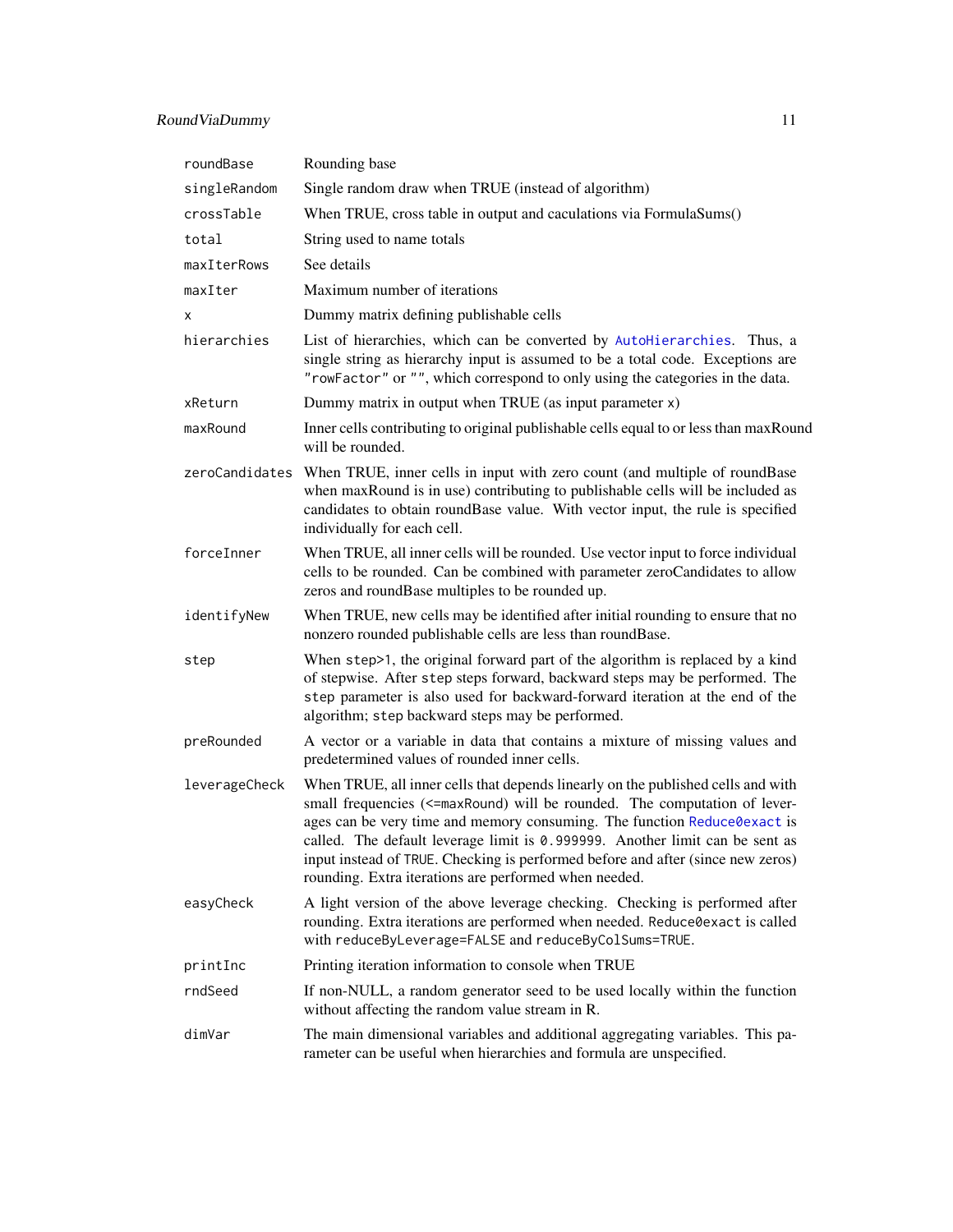<span id="page-11-0"></span>

| plsWeights | A vector of weights for each cell to be published or a function generating it.                                                                                      |
|------------|---------------------------------------------------------------------------------------------------------------------------------------------------------------------|
|            | For use in the algorithm criterion. The supplied function takes the following                                                                                       |
|            | arguments: yPublish, yInner, crossTable, x, roundBase, maxBase, and ,                                                                                               |
|            | where the first two are numeric vectors of original counts.                                                                                                         |
| $\cdot$    | Further parameters sent to ModelMatrix. In particular, one can specify removeEmpty=TRUE<br>to omit empty combinations. The parameter input in Dutput can be used to |
|            | specify whether to include codes from input. The parameter avoid Hierarchical                                                                                       |
|            | (Formula2ModelMatrix) can be combined with formula input.                                                                                                           |

# Details

Small count rounding of necessary inner cells are performed so that all small frequencies of crossclassifications to be published (publishable cells) are rounded. This is equivalent to changing micro data since frequencies of unique combinations are changed. Thus, additivity and consistency are guaranteed. The matrix multiplication formula is: yPublish =  $t(x)$  %\*% yInner, where x is the dummy matrix.

# Value

A list where the two first elements are two column matrices. The first matrix consists of inner cells and the second of cells to be published. In each matrix the first and the second column contains, respectively, original and rounded values. By default the cross table is the third element of the output list.

#### Note

Iterations are needed since after initial rounding of identified cells, new cells are identified. If cases of a high number of identified cells the algorithm can be too memory consuming (unless singleRandom=TRUE). To avoid problems, not more than maxIterRows cells are rounded in each iteration. The iteration limit (maxIter) is by default set to be high since a low number of maxIterRows may need a high number of iterations.

# See Also

See the user-friendly wrapper [PLSrounding](#page-3-1) and see Round2 for rounding by other algorithm

#### Examples

```
# See similar and related examples in PLSrounding documentation
RoundViaDummy(SmallCountData("e6"), "freq")
RoundViaDummy(SmallCountData("e6"), "freq", formula = ~eu * year + geo)
RoundViaDummy(SmallCountData("e6"), "freq", hierarchies =
   list(geo = c("EU", "@Portugal", "@Spain", "Iceland"), year = c("2018", "2019")))
RoundViaDummy(SmallCountData('z2'),
              'ant', ~region + hovedint + fylke*hovedint + kostragr*hovedint, 10)
mf <- ~region*mnd + hovedint*mnd + fylke*hovedint*mnd + kostragr*hovedint*mnd
a <- RoundViaDummy(SmallCountData('z3'), 'ant', mf, 5)
b <- RoundViaDummy(SmallCountData('sosialFiktiv'), 'ant', mf, 4)
print(cor(b[[2]]),digits=12) # Correlation between original and rounded
```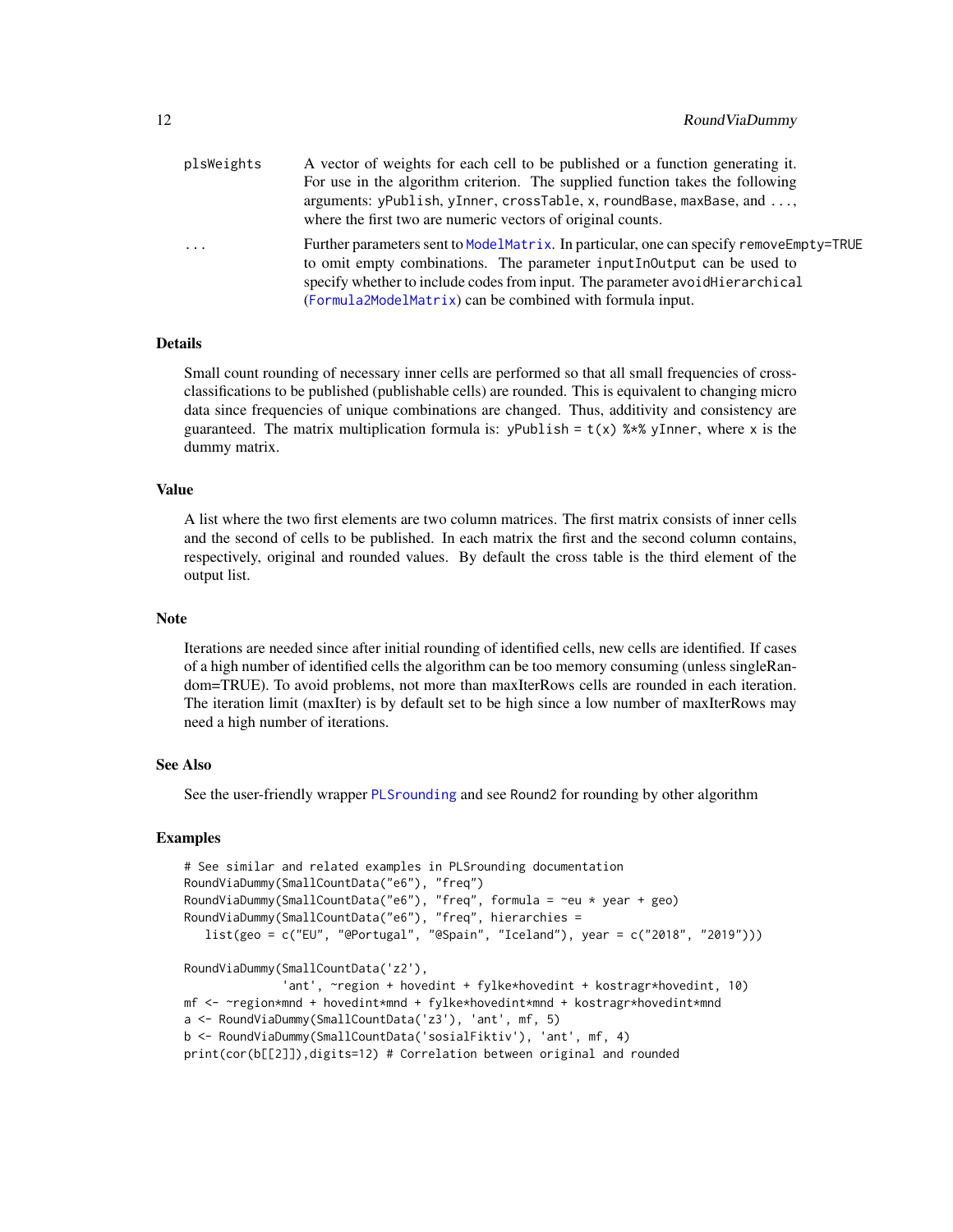```
# Demonstrate parameter leverageCheck
# The 42nd inner cell must be rounded since it can be revealed from the published cells.
mf2 < - -region + hovedint + fylke * hovedint + kostragr * hovedint
RoundViaDummy(SmallCountData("z2"), "ant", mf2, leverageCheck = FALSE)$yInner[42, ]
RoundViaDummy(SmallCountData("z2"), "ant", mf2, leverageCheck = TRUE)$yInner[42, ]
## Not run:
# Demonstrate parameters maxRound, zeroCandidates and forceInner
# by tabulating the inner cells that have been changed.
z4 <- SmallCountData("sosialFiktiv")
for (forceInner in c("FALSE", "z4$ant < 10"))
 for (zeroCandidates in c(FALSE, TRUE))
    for (maxRound in c(2, 5)) {
     set.seed(123)
     a \leq RoundViaDummy(z4, "ant", formula = mf, maxRound = maxRound,
                        zeroCandidates = zeroCandidates,
                        forceInner = eval(parse(text = forceInner)))
     change <- a$yInner[, "original"] != a$yInner[, "rounded"]
     cat("\n\n---------------------------------------------------\n")
     cat(" maxRound:", maxRound, "\n")
     cat("zeroCandidates:", zeroCandidates, "\n")
     cat(" forceInner:", forceInner, "\n\n")
    print(table(original = a$yInner[change, "original"], rounded = a$yInner[change, "rounded"]))
     cat("---------------------------------------------------\n")
    }
```

```
## End(Not run)
```
SmallCountData *Function that returns a dataset*

#### Description

Function that returns a dataset

#### Usage

```
SmallCountData(dataset, path = NULL)
```
#### Arguments

| dataset | Name of data set within the SmallCountRounding package       |
|---------|--------------------------------------------------------------|
| path    | When non-NULL the data set is read from "path/dataset.RData" |

#### Value

The dataset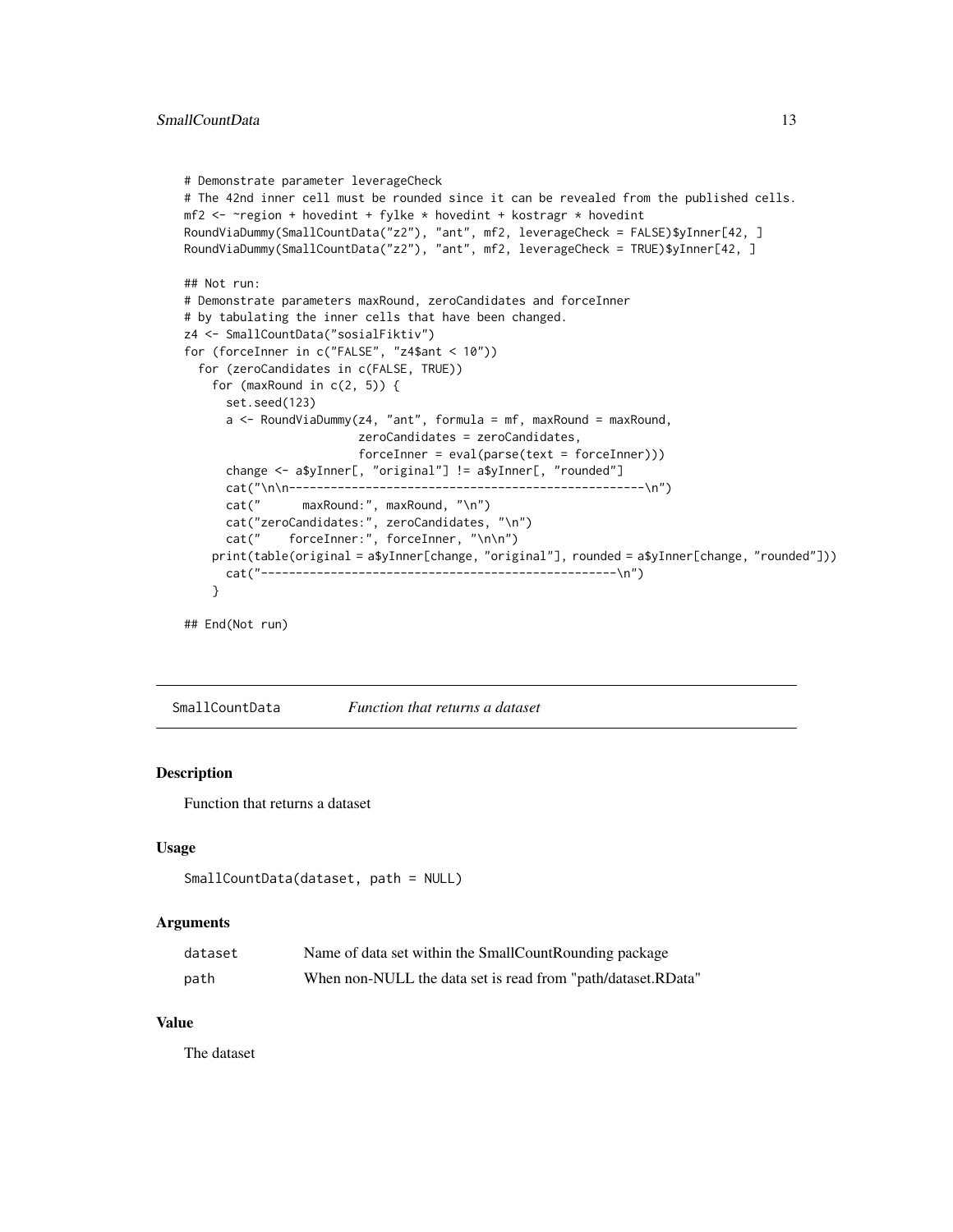# <span id="page-13-0"></span>Note

Except for "europe6", "eHrc", "eDimList" and "exPSD", the function returns the same datasets as [SSBtoolsData](#page-0-0).

# See Also

[SSBtoolsData](#page-0-0), [Hrc2DimList](#page-0-0)

# Examples

```
SmallCountData("z1")
SmallCountData("e6")
SmallCountData("eHrc") # TauArgus coded hierarchies
SmallCountData("eDimList") # sdcTable coded hierarchies
SmallCountData("exPSD") # Example data in presentation at Privacy in statistical databases
```